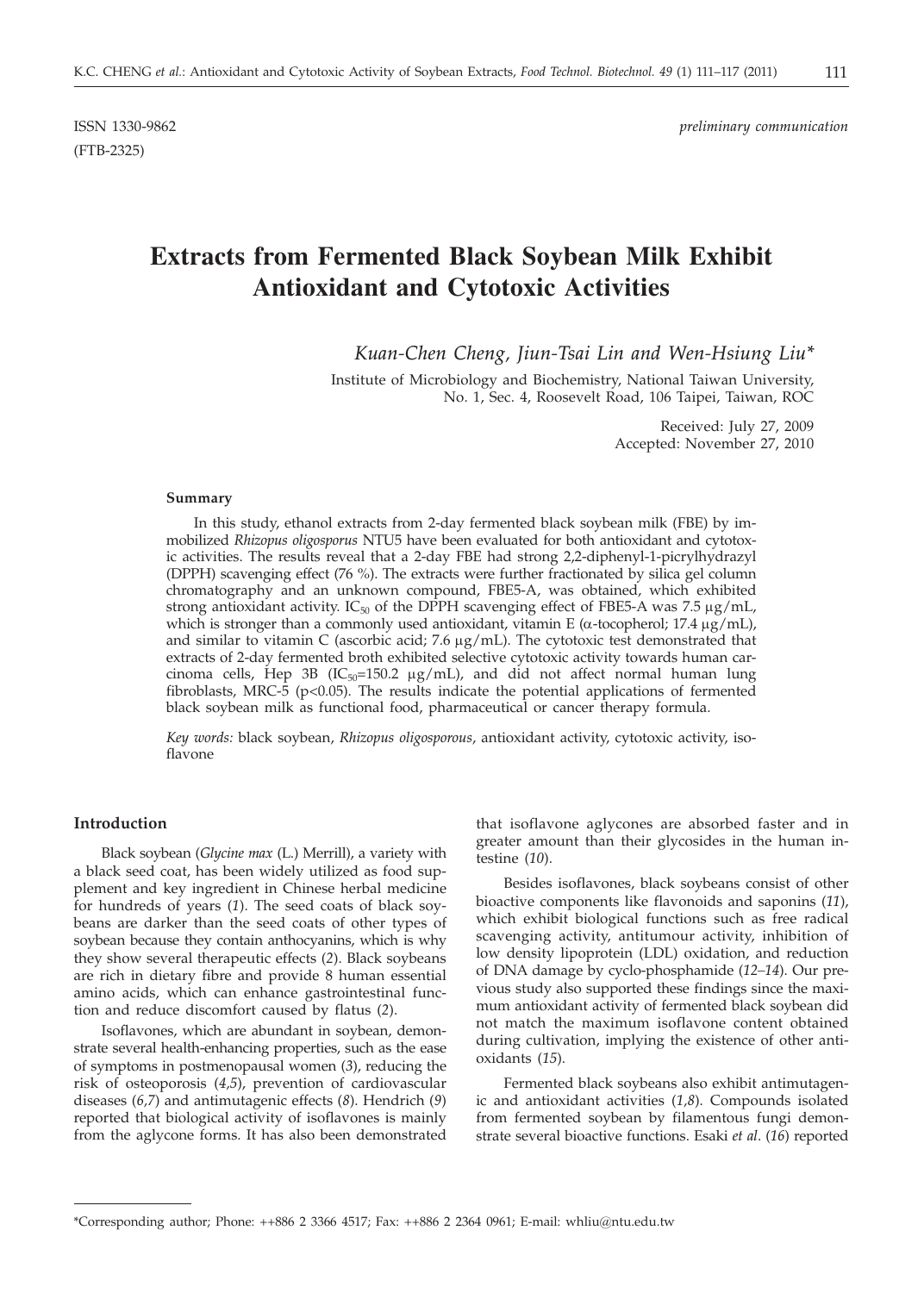that 3–hydroxyanthranilic acid (HAA) had higher antioxidant ability than vitamin E at the same concentration. HAA also demonstrated its ability to induce apoptosis of liver cancer cells (*17*). Several antioxidants, such as 6-hydroxydaidzein (6-OHD), 2,3-dihydroxybenzoic acid (2,3-DHBA), 8-hydroxydaidzein (8-OHD), and 8-hydroxygenistein (8-OHG) were later reported (*18–20*). These antioxidants are derivatives of daidzein and genistein from fermented soybean, which is correlated with *Aspergillus oryzae* by secreting extracellular β-glucosidase during fermentation process.

The evidence shown above clearly demonstrates the potential applications of isoflavone and other bioactive components from soybeans in functional food, pharmaceutical and cancer therapy areas. However, the data regarding the antioxidant and cytotoxic activities by a mixture of isoflavones and extracts from fermented soybean broth are rare. As a result, it would be of great advantage for functional food industry if the fermented broth of black soybean could be proven with antioxidant and cytotoxic activities without further isolation or purification. Moreover, although many compounds with cytotoxic effect on cancer cells have been reported, the drawback is that they often exhibit cytotoxicity towards normal cells at the same time (*21*).

To promote the utilization of domestic black soybean as well as to evaluate the antioxidant and cytotoxic activities of fermented black soybeans, a filamentous fungus *Rhizopus oligosporous* NTU5 under optimal cultivation conditions reported in our previous study (*15*) was used for black soybean fermentation in a solid-state bioreactor. The fungus has the Generally Recognized As Safe (GRAS) status. The extracts of fermented black soybean were further fractionated and purified in order to evaluate its antioxidant activity and compared with commonly used antioxidants, vitamins C and E. The cytotoxicity of fermented black soybean extracts was also evaluated against human carcinoma cell lines and normal lung fibroblast cells.

# **Materials and Methods**

# *Chemicals*

Genistein, daidzein, genistin, and daidzin and other chemicals were purchased from Sigma (St. Louis, MO, USA). Liquid chromatography grade acetonitrile and methanol were purchased from Merck (Darmstadt, Germany). Potato dextrose broth and Bacto agar were purchased from Difco (Detroit, MI, USA). Dulbecco's modified eagle medium (DMEM), fetal bovine serum (FBS) and trypsin/EDTA were obtained from Gibco (Grand Island, NY, USA). Ethyl acetate, *n*-hexane and thin layer chromatography (TLC) plates were obtained from Merck (Darmstadt, Germany). Dimethyl sulphoxide (DMSO), 3-(4,5-dimethylthiazol-2-yl)-2,5-diphenyltetrazolium bromide (MTT), propidium iodide and all other chemicals were purchased from Sigma (St. Louis, MO, USA). Black soybean (*Glycine max* (L.) Merr. Tainan No. 3) was purchased from Shiuejia Farmers' Cooperative (Tainan, Taiwan). The black soybeans were milled with a grinder (CP-75 S, Ladyship, Kaohsiung, Taiwan) and the pow-

der after passing through a 20-mesh sieve was used for medium preparation.

#### *Microorganism*

Filamentous fungus *Rhizopus oligosporous* NTU-5 had previously been isolated in our laboratory. The working cultures were maintained on potato dextrose agar (PDA) slants after growing at 30 °C and subcultured every two weeks.

# *Preparation of spore suspension*

The cultures of *R. oligosporous* were grown on PDA plates for 5 to 7 days at 30  $^{\circ}$ C. Mycelia were then rinsed with 10 mL of  $0.05\%$  Tween 80 and scraped off with glass 'hockey stick' to detach spores. The solution was then filtered through sterile gauze to remove the mycelia. The filtrate containing spores was adjusted to around 106 spores/mL and stored at 4 °C until use. For long term storage, the spore suspensions in a 0.05 % Tween 80 solution were stored at –80 °C.

#### *Fermentation of black soybean with R. oligosporous*

Black soybean fermentation was conducted in a 5-litre bioreactor (KMJ-5, Mitsuwa Co, Osaka, Japan) at 30 °C. Seed culture was prepared as follows: 1 mL of the prepared spore suspension was added to 100 mL of medium (containing in  $g/L$  of distilled water (pH=6.0)): glucose 2, yeast extract 1,  $KH_2PO_4$  0.2, and  $MgSO_4$  $TH_2O$  0.1 in 500-mL Hinton flasks. Cultivation was carried out on a reciprocal shaker at 125 rpm and 30 °C for 72 h. The seed culture (300 mL) was subsequently inoculated with 6 % (by mass per volume) black soybean milk in the bioreactor (working volume 3 L) for 6-day cultivation under the optimal conditions from our previous study (*15*). A luffa cylindrical fibre (10 cm outside diameter and 15 cm length) was implemented as biofilm support. Fermentation broth was sampled daily and analyzed for its polyphenol and isoflavone content, 2,2-diphenyl-1-picrylhydrazyl (DPPH) radical scavenging rate and pH.

# *Isoflavone quantification*

Extraction of fermented broth was carried out as follows: 10 mL of 80 % EtOH were added to the lyophilized powder of 10 mL of fermentation broth and then incubated in a shaker at 65 °C and 125 rpm for 2 h. After incubation, the mixture was centrifuged at 12 000×*g* for 15 min to remove the insoluble debris. The supernatant was then filtered through a  $0.45$ -µm nylon filter (Millipore, Bedford, MA, USA) for the quantification of isoflavones using high performance liquid chromatography (HPLC) modified from the work of Wang and Murphy (*22*). The HPLC system consisted of a Shimadzu SCL- -10Avp system controller, two LC-10ATvp liquid chromatograph pumps and an SPD-M10Avp photodiode array detector (Shimadzu, Nakagyo-ku, Kyoto, Japan). A Chemcosorb 7-ODS-H column (250×4.6 mm; Chemco Scientific Co, Ltd, Osaka, Japan) was used. A linear HPLC gradient was composed of 0.1 % (by volume) glacial acetic acid water solution (solvent A) and 80 % (by volume) acetonitrile in 0.1 % (by volume) glacial acetic acid water solution (solvent B). After injection of  $20 \mu L$  of the sample, solvent B was increased from 15 to 70 % in 25 min, and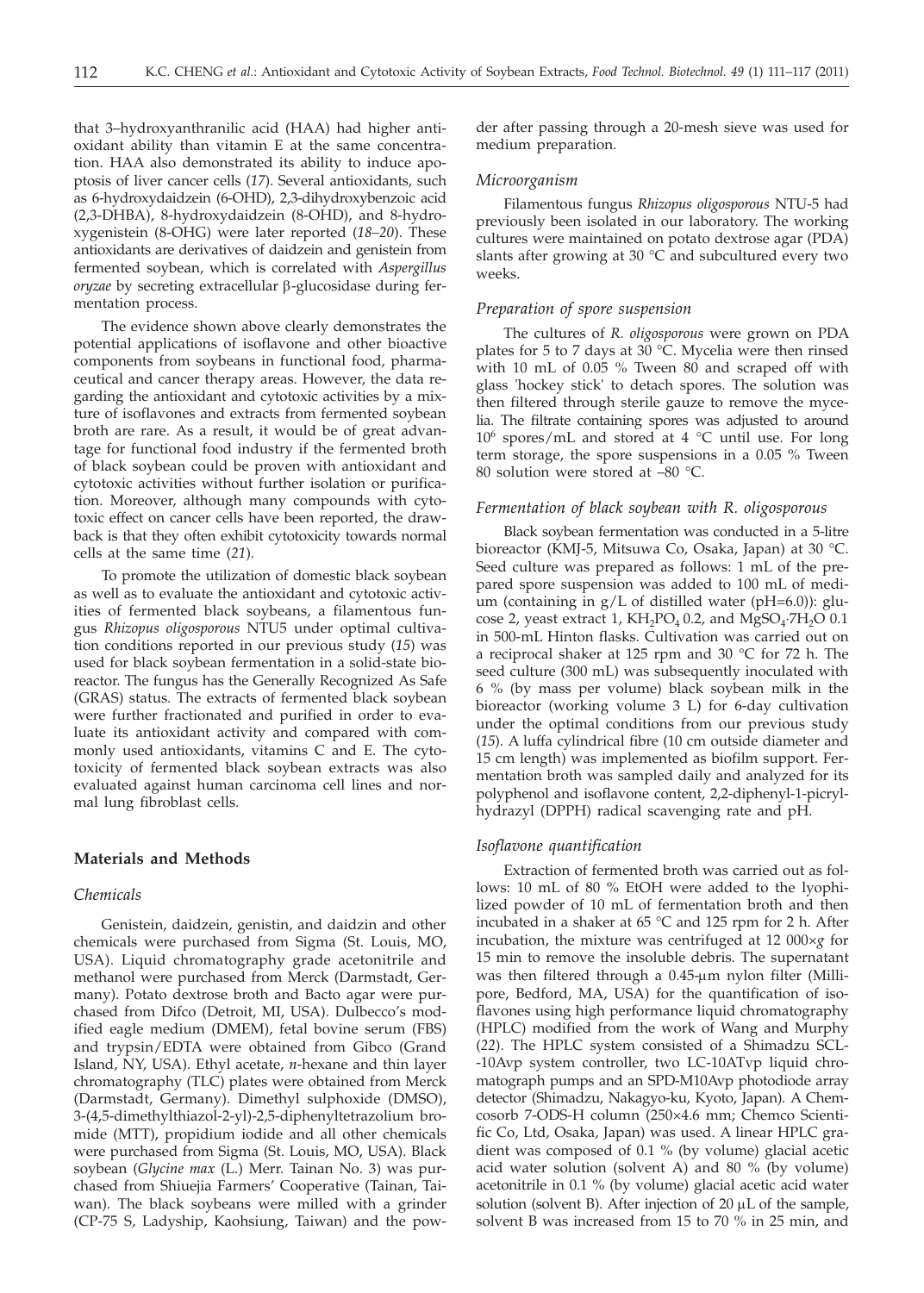then returned to 15 % in 5 min. The solvent flow rate was 1.6 mL/min. The absorbance of the elution was monitored at 262 nm. Commercial isoflavones purchased from Sigma were used as standard.

#### *Antioxidant activity*

DPPH radical scavenging method was used to determine the antioxidant activity of fermented samples. One mL of extraction sample from the fermented broth was added to 2 mL of 400 mM DPPH methanol solution and placed in the dark for 30 min. The absorbance of the mixture was monitored at 517 nm. The DPPH radical scavenging rate (in %) was defined as follows:

$$
[1-(A_{517\text{ nm}}(\text{sample}))/(A_{517\text{ nm}}(\text{control}))]\cdot 100
$$
 / 1/

# *Polyphenol quantification*

Total amount of polyphenols was identified by the modified method of Shetty *et al.* (*23*). After a 6-day cultivation, 2 mL of the culture broth from each day were centrifuged at 12 000×*g* for 15 min at 15 °C. One mL of 95 % EtOH, 5 mL of distilled H<sub>2</sub>O, and 0.5 mL of 50 % Folin-Ciocalteu reagent were added to 1 mL of the supernatant. After 5 min of the reaction, 1 mL of 5 % sodium carbonate was added and the culture was left to react for another 1 h in the dark room at room temperature. The absorbance was then measured at 750 nm. Gallic acid was used as standard for quantification of total polyphenols in the fermentation broth.

## *Preparation and fractionation of ethanol extracts*

After a 2-day cultivation, 1 L of the culture broth was centrifuged at 12 000×*g* at 15 °C for 15 min to remove the insoluble debris. The lyophilized supernatant was extracted using 80 % ethanol in a water bath at 65 °C for 2 h. After extraction, the mixture was centrifuged at 12 000×*g* 15 °C for 15 min to remove the insoluble debris. The supernatant was then concentrated using a Rotavapor-R rotary evaporator (BÜCHI Labortechnik AG, Flawil, Switzerland) under reduced pressure at 30 °C. The residue was designated as the fermented black soybean extract (FBE). The FBE (7.53 g) was then resuspended in *n*-hexane. After initial analysis, the FBE in *n*-hexane was subjected to separation on a silica gel column (40×5 cm i.d.; Merck, Darmstadt, Germany) with 50 g of silica gel by loading in *n*-hexane and eluted using a combination of *n*-hexane/ethyl acetate/methanol at different ratios. After silica gel column chromatography, each fraction was determined by its polyphenol content and DPPH scavenging effect. Eight main fractions were obtained and the solvent was removed under reduced pressure at 40 °C. The most antioxidant fraction was further separated by HPLC system (Shimadzu LC-10A) using a MetaChem Polaris C18-A column (5  $\mu$ m particles, 250×10 mm i.d., Varian Inc, Palo Alto, CA, USA) and eluted with 80 % methanol in H<sub>2</sub>O. Different peaks were collected separately for further analysis.

## *Cell line and culture conditions*

MRC-5, a human lung fibroblast cell line, was obtained from the Bioresources Collection and Research Center (Hsinchu, Taiwan). Hep 3B, a human hepatitis B

virus-positive hepatocellular carcinoma cell line, and Hep G2, a human hepatoblastoma cell line, were gifts from Dr B.H. Chiang (Institute of Food Science and Technology, National Taiwan University, Taipei, Taiwan). HeLa, a human cervical epithelioid carcinoma cell line, and CL1-1, a human lung adenocarcinoma cell line, were a gift from Dr F.H. Chang (Institute of Biochemistry and Molecular Biology, National Taiwan University, Taipei, Taiwan). All cells were cultured in 10 % FBS in DMEM with 100 U/mL of penicillin and 100  $\mu$ g/mL of streptomycin at 37 °C in a humidified atmosphere containing  $5\%$  CO<sub>2</sub>.

# *Cytotoxicity of fermented black soybean milk*

Cytotoxicity towards human cell lines was measured using the MTT assay, which is based on the ability of the cells to convert tetrazolium salt into purple formazan (*24*). Briefly, cells were subcultured in a 96-well plate with 4000 cells per well in 100  $\mu$ L of the medium. After 48 h of incubation, the medium in each well was discarded and replaced with  $200 \mu L$  of fresh medium containing the test samples dissolved in 0.4 % DMSO. DMSO alone was used as control. After 2 h of incubation, the medium was discarded and  $55 \mu L$  of MTT solution (0.5 mg/mL) were added to each well. The plates were then incubated for another 4 h at  $37$  °C. The supernatant was removed and 100 µL of DMSO were added to each well to dissolve the formazan. The absorbance was measured at 570 nm using a MRX II microplate reader (DYNEX, Chantilly, VA, USA). The inhibition of cell viability was expressed as a percentage of the proliferation of the control cells.

#### *Data analysis*

All experiments were performed in triplicates and expressed as mean value±standard deviation. The significant difference of the results was evaluated using the Tukey's honestly significant difference (HSD) multiple comparison module of the MINITAB Statistical Software package (release 13.30; State College, PA, USA).

#### **Results**

# *Black soybean fermentation*

The 6-day cultivation process was conducted in a 5-litre reactor with luffa cylindrical fibre as solid support. Total amount of polyphenols, the concentration of four major isoflavones, and DPPH radical scavenging activity are summarized in Table 1. The results demonstrated that fermented black soybean reached its maximum antioxidant activity on the second day (75 %), which, however, did not match either the amount of polyphenol or isoflavone aglycones. Total amount of polyphenol and isoflavone aglycones increased and reached maximum on the fifth and sixth day, respectively. To further investigate this finding, fermented black soybeans obtained from the second day were chosen for further study.

# *Fractionation of fermented black soybean*

After concentrating the black soybean extracts, 7.53 g of FBE were fractionated by eight different ratios of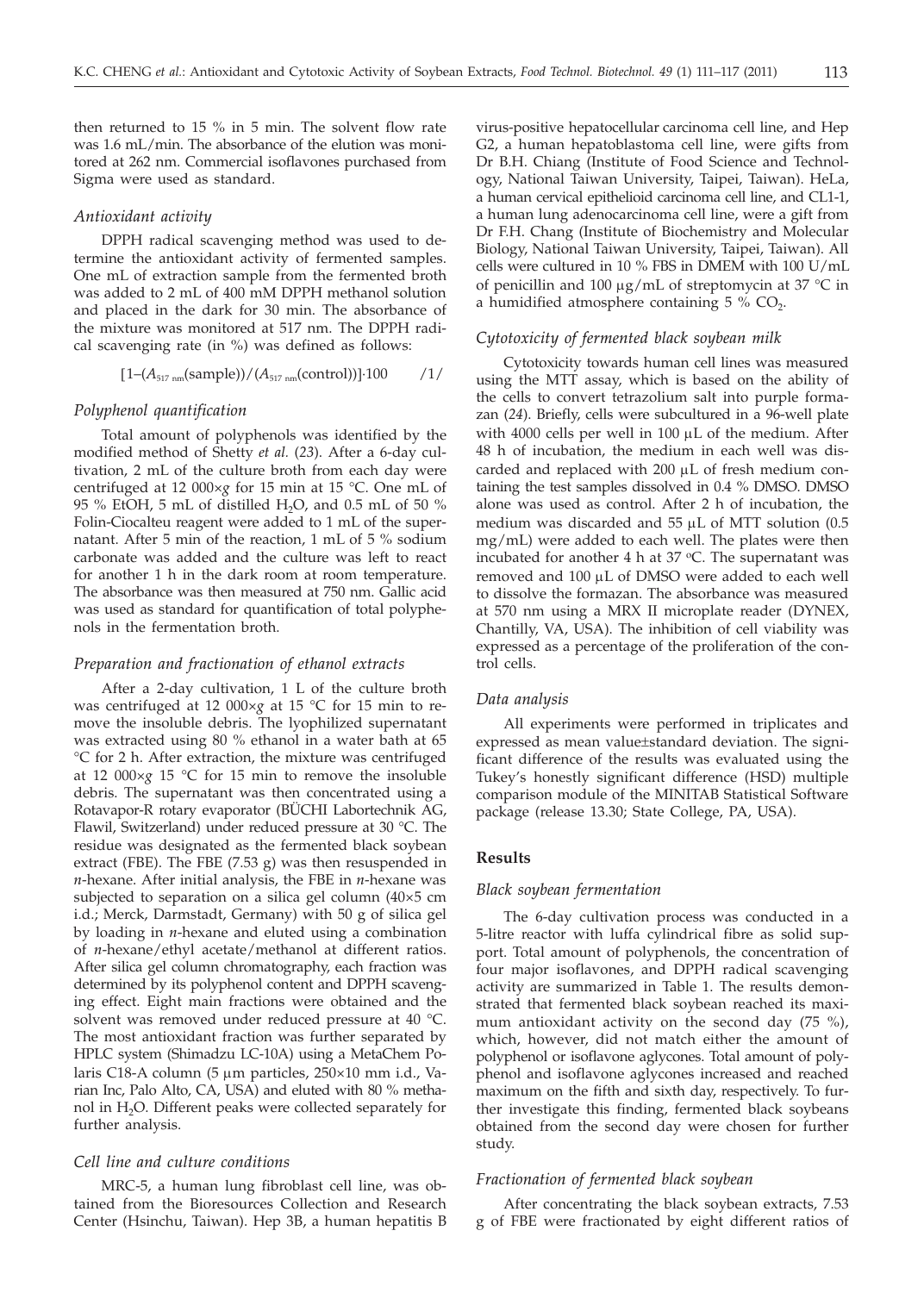| $t$ /day | $c$ (glycoside)/ $\mu$ M |                     | $c$ (aglycone)/ $\mu$ M |                       | Scavenging effect  | $\gamma$ (polyphenol)   |
|----------|--------------------------|---------------------|-------------------------|-----------------------|--------------------|-------------------------|
|          | daidzin                  | genistin            | daidzein                | genistein             | $\%$               | mg/mL                   |
| 0        | $(77.3 \pm 1.6)^a$       | $(74.0 \pm 2.3)^a$  | $(19.3 \pm 0.8)^a$      | $(18.9 \pm 0.6)^a$    | $(52.0 \pm 0.5)^a$ | $(235.5 \pm 12.6)^a$    |
|          | $(16.6 \pm 0.7)^b$       | $(8.6 \pm 0.9)^{b}$ | $(20.8 \pm 1.2)^a$      | $(18.5 \pm 0.9)^a$    | $(60.0 \pm 0.3)^b$ | $(260.8 \pm 8.3)^a$     |
| 2        | n.d.                     | $(4.2 \pm 0.5)^c$   | $(32.3 \pm 0.8)^b$      | $(19.2 \pm 0.8)^{ab}$ | $(75.0 \pm 0.3)^c$ | $(317.4 \pm 10.9)^b$    |
| 3        | n.d.                     | n.d.                | $(31.1\pm0.8)^{b}$      | $(19.2 \pm 0.8)^{ab}$ | $(72.0 \pm 0.4)^d$ | $(325.9 \pm 11.2)^{b}$  |
| 4        | n.d.                     | n.d.                | $(31.5 \pm 0.7)^b$      | $(21.5 \pm 1.2)^{b}$  | $(68.0 \pm 0.6)^e$ | $(348.4\pm9.6)^{\circ}$ |
| 5        | n.d.                     | n.d.                | $(42.9 \pm 1.3)^c$      | $(23.3 \pm 1.3)^b$    | $(66.0 \pm 0.5)^e$ | $(350.1 \pm 12.5)^c$    |
| 6        | n.d.                     | n.d.                | $(57.8 \pm 1.5)^d$      | $(27.8 \pm 1.3)^c$    | $(62.0 \pm 0.3)^b$ | $(322.3 \pm 16.7)^b$    |

Table 1. Chemical composition and scavenging activity of black soybean milk extracts depending on the time of fermentation with *Rhizopus oligosporous*

Cultivation conditions are as follows: temperature 30 °C, medium black soybean powder 6 % (*m*/V), aeration at 0.1 vvm, agitation at 100 rpm with 10 % inoculum; values (in the same column) marked with a different letter are significantly different (p<0.05; *N*=3); n.d.=not detected

Table 2. Chemical composition and scavenging activity of fractionated fermented black soybean extracts by silica gel chromatography

| Fraction | m(FBE)           | Yield          | $w$ (polyphenols)    | DPPH radical<br>scavenging effect |  |
|----------|------------------|----------------|----------------------|-----------------------------------|--|
|          | mg               | $\%$           | $\mu$ g/mg           | $\%$                              |  |
|          | $2.9 \pm 1.2$    | 0.0            | $(2.7 \pm 0.6)^a$    | $(1.4 \pm 0.1)^a$                 |  |
| 2        | $98.1 \pm 6.5$   | $1.3 \pm 0.0$  | $(18.4 \pm 1.3)^{b}$ | $(1.7 \pm 0.3)^a$                 |  |
| 3        | $269.4 \pm 12.6$ | $3.6 \pm 0.5$  | $(21.8 \pm 2.3)^{b}$ | $(3.4 \pm 0.6)^a$                 |  |
| 4        | $65.7{\pm}3.8$   | $0.9 \pm 0.1$  | $(14.9 \pm 1.7)^c$   | $(30.1 \pm 2.5)^{b}$              |  |
| 5        | $431.3 \pm 20.5$ | $5.7 \pm 0.6$  | $(36.1\pm3.4)^d$     | $(74.7 \pm 3.2)^c$                |  |
| 6        | 1596.9±102.4     | $21.1 \pm 0.7$ | $(17.5 \pm 1.6)^b$   | $(37.4 \pm 1.1)^d$                |  |
| 7        | 2441.4±202.5     | $32.3 \pm 0.5$ | $(15.4 \pm 0.8)e$    | $(37.2 \pm 1.6)^d$                |  |
| 8        | 1884.2±132.7     | $24.9 \pm 0.9$ | $(17.3 \pm 1.5)^{b}$ | $(52.3 \pm 0.8)^e$                |  |
| Total    | 6790.2±452.8     | 89.9±3.3       | $144.1 \pm 13.2$     |                                   |  |

Values (in the same column) marked with a different letter are significantly different (p<0.05; *N*=3); solvent composition: fraction 1: *n*-hexane, fraction 2: *n*-hexane/ethyl acetate (2:1), fraction 3: *n*-hexane/ethyl acetate (1:2), fraction 4: ethyl acetate, fraction 5: ethyl acetate/methanol (2:1), fraction 6: ethyl acetate/methanol (1:2), fraction 7: methanol, fraction 8: 80 % methanol; total phenolic content in FBE was determined as  $\mu$ g/mg of gallic acid equivalent

*n*-hexane/ethyl acetate/methanol solvents. Elutes were harvested, condensed and measured for their dry mass. Total polyphenol and DPPH radical scavenging effect were determined and summarized in Table 2. Fraction 5 (FBE5) yielded the highest polyphenol content as well as the highest DPPH radical scavenging effect. Therefore, FBE5 was chosen for further separation using HPLC method.

The HPLC results of FBE5 demonstrated that four compounds, namely FBE5-A, FBE5-B, FBE5-C and FBE5-D, were successfully separated. FBE5-C and FBE5-D were later identified as daidzein and genistein using LC/MS (data not shown). DPPH radical scavenging effect analysis was conducted for comparison of FBE5-A, which exhibited the strongest antioxidant activity among four compounds, with other commercial antioxidants, and the results are summarized in Table 3. The results demonstrate that  $IC_{50}$  of FBE5-A is 7.5  $\mu$ g/mL, which is stronger than the commonly used antioxidant, vitamin  $E$  ( $\alpha$ -tocopherol;  $17.4 \mu g/mL$ ) and similar to vitamin C (ascorbic acid; 7.6  $\mu$ g/mL). Pure FBE5-A was obtained (Fig. 1a)

Table 3. Comparison of IC<sub>50</sub> of DPPH radical scavenging effect among different samples

| Sample               | $\gamma$ (IC <sub>50</sub> )/( $\mu$ g/mL) |
|----------------------|--------------------------------------------|
| ascorbic acid        | $(7.6 \pm 0.2)^a$                          |
| $\alpha$ -tocopherol | $(17.4 \pm 0.6)^b$                         |
| <b>FBE</b>           | $(1323.6 \pm 2.5)^c$                       |
| FBE <sub>5</sub>     | $(17.8 \pm 0.5)^{b}$                       |
| FBE5-A               | $(7.5 \pm 0.3)^a$                          |
|                      |                                            |

Values (in the same column) marked with a different letter are significantly different ( $p$ <0.05;  $N=3$ ); the  $IC_{50}$  value was defined as the concentration of each sample causing 50 % reduction of the DPPH free radical

and an attempt to identify the structure of FBE5-A was carried out. However, due to the limitation of instruments in our laboratory and the low yield of the product, only UV spectrometric data were obtained. UV  $\lambda_{\text{max}}$ were 208 and 262 nm (Fig. 1b).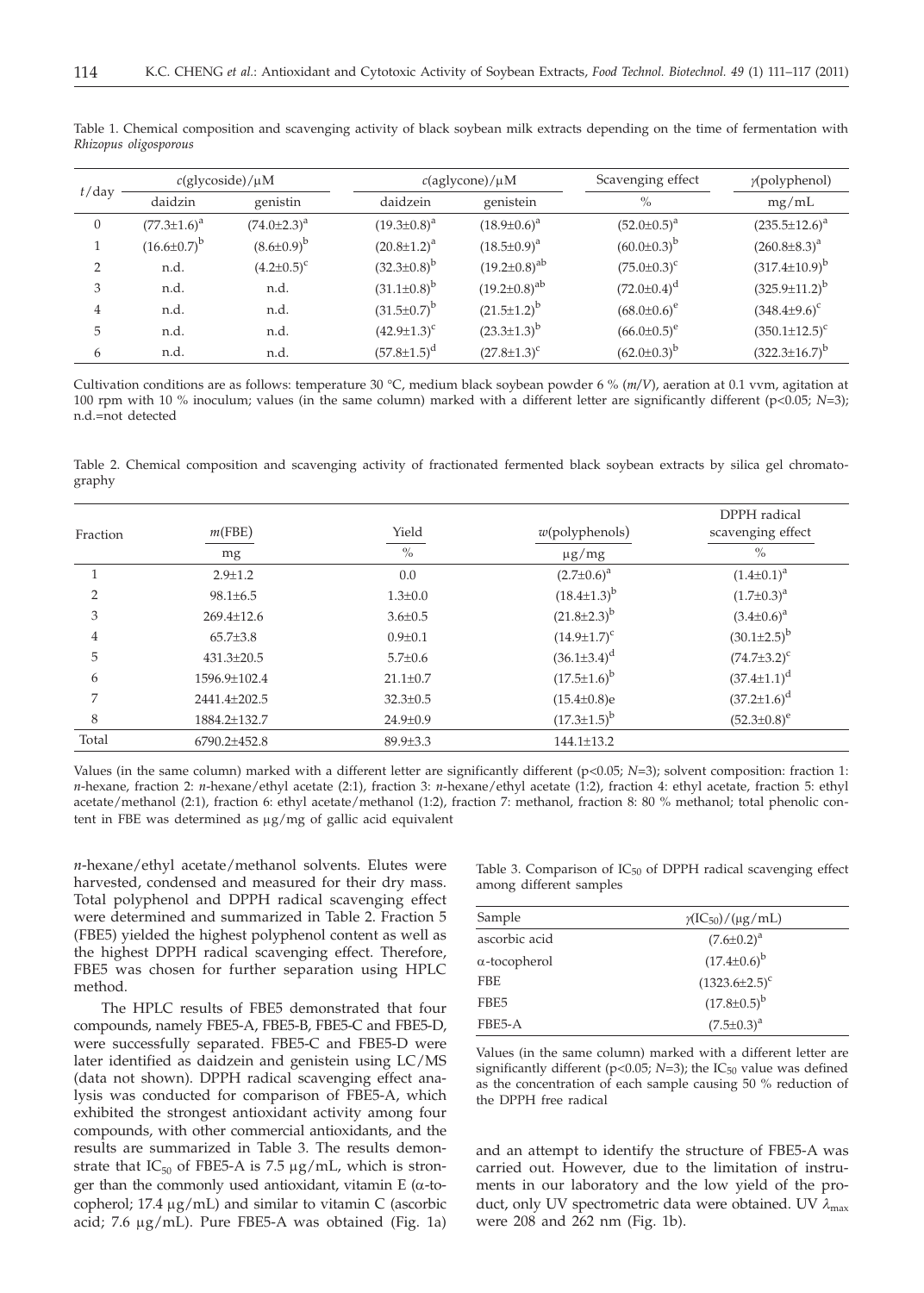

**Fig. 1.** HPLC results of: a) the unknown compound, FBE5-A, and b) its UV spectrum

## *Evaluation of cytotoxicity*

FBE was evaluated for its cytotoxicity using cell viability assay. Four human carcinoma cell lines (HeLa, Hep G2, Hep 3B, and CL 1–1) were tested and normal human lung fibroblast cell line, MRC 5, was used as control. The results demonstrated that FBE exhibited selective cytotoxic activity towards human carcinoma cells Hep 3B (IC<sub>50</sub>=150.2  $\mu$ g/mL) and no significant effect on the other three carcinoma cell lines (Fig. 2a). On the other hand, FBE did not affect the viability of normal human lung fibroblast MRC-5 cells (Fig. 2b).

# **Discussion**

Fermented black soybeans have long been used not only as a food or dessert, but also as daily supplement in China and Japan (*25*). There are many reports mainly focused on the conversion efficiency of the deglycosylation of isoflavone glycosides by different microorganisms since isoflavone aglycones exhibit higher gastrointestinal absorption (*26*). Besides, other bioactive functions, such as antioxidant activity, cytotoxicity towards carcinoma cells of fermented soybeans have been investigated (*8,15,18*). Moreover, black soybeans exhibit high potential applications as food, dessert and condiments due to their physical nature, such as higher polyphenol content and lower content of flatulence-causing raffinose and stachyose compared to common soybeans (*25,27*). Therefore, further studies on the fermented black soybeans are needed.

This study may provide insight into the effects of fermented black soybean towards its antioxidant and cytotoxic activities. DPPH radical scavenging effect of black



**Fig. 2.** Effect of fermented black soybean extracts (FBE) on cell viability of: a) carcinoma cell lines HeLA, Hep G2, Hep 3B and CL 1-1, and b) MRC-5 (*N*=5)

soybean fermented with *R. oligosporous* did not correspond to total polyphenol or isoflavone aglycone content. Extracts of the fermented broth reached their highest antioxidant activity on the second day, although polyphenol and isoflavone aglycones were still accumulating. This inconsistency was also reported by Lee *et al*. (*1*) when performing solid-state fermentation using *Aspergillus awamori*. The reason is probably the accumulation of specific phenolic compounds or the generation of new isoflavone derivatives during fermentation since *R. oligosporous* has been reported to possess  $\beta$ -glucosidase and other enzymes which can convert two major native isoflavones, daidzin and genistin, into their aglycones or derivatives (*28*).

From the results of fractionation of fermented black soybean broth, an unknown compound, FBE5-A, was isolated, and DPPH radical scavenging test showed that it had strong antioxidant activity (Table 3), which is higher than vitamin E and similar to vitamin C. FBE5-A is not one of the twelve major isoflavones determined by HPLC analysis (data not shown) and could be a new derivative of polyphenols produced during cultivation. Since oxygen- -free radicals and other reactive oxygen molecules can cause deterioration of cell components, such as membrane proteins, enzymes, nucleic acid, and lipids (*29*), it is worthwhile to further identify FBE5-A and evaluate its antioxidant activity.

Hung *et al*. (*8*) reported that fermented black soybeans exhibited antimutagenic effect towards 4-NQO and <sup>B</sup>[a]P, which are carcinogenic compounds produced by *Salmonella typhimurium*. Black soybean was also reported to effectively reduce the incidence of DNA damage caused by cyclophosphamide (*14*). Instead of prevention,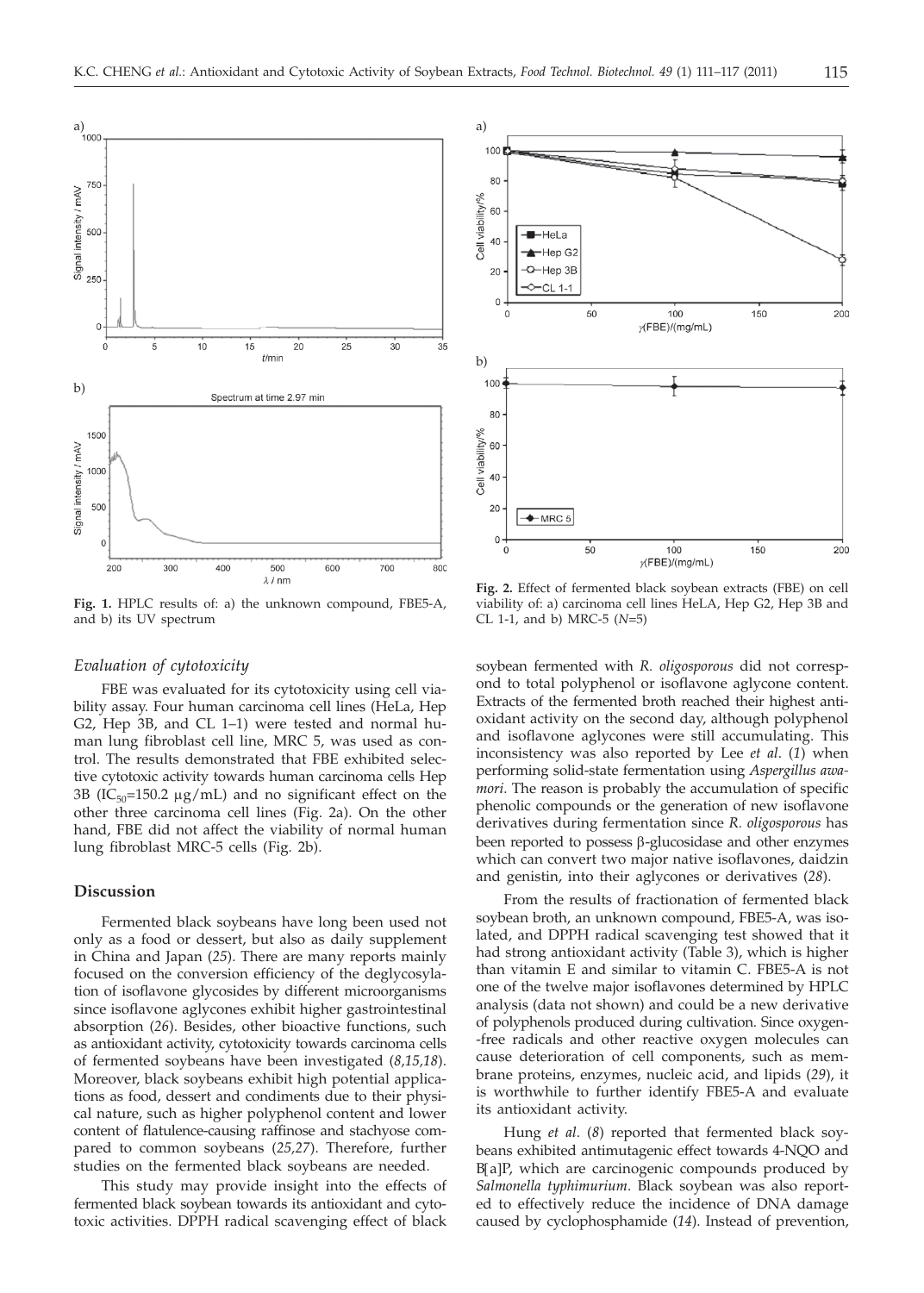an efficient formula for cancer therapy is also crucial. Fermented black soybean by *R. oligosporous* exhibited selective cytotoxicity towards human hepatocellular carcinoma cell, Hep 3B, and did not affect normal human lung fibroblast cells (MRC-5). The relatively high cytotoxic activity observed in the fermented black soybean extracts is generally associated with the higher content of total phenolic compounds, anthocyanin and isoflavone aglycones (*1*). However, it could also be the result of the formation of other antimutagenic metabolites during cultivation (*30*) and could vary under different fermentation conditions. The main difference between Hep 3B and other strains is the presence of hepatitis B virus (*31*), which may cause the malfunction of the tumour suppressor gene, *p53*. The addition of FBE may restore the action of *p53* and trigger apoptosis to remove the infected cells. However, the exact mechanism of cell death is worth investigating further.

## **Conclusion**

It was found in this study that fermented black soybean milk showed antioxidant activity, which does not correspond to either total polyphenol or isoflavone content. Further fractionation of the extract demonstrated that an unknown compound, FBE5-A, was isolated and it exhibited strong DPPH radical scavenging effect, which makes it an antioxidant candidate. The cell viability test also suggested that fermented black soybean milk possessed selective cytotoxicity towards carcinoma cells but not towards healthy ones. Further study on the identification of FBE5-A is needed. The mechanism of cell death triggered by FBE is another issue for cancer therapy studies.

## *Acknowledgements*

This research was financially supported by the National Science Council, Taiwan, ROC (NSC 92-2321-B-002-012). The authors thank Dr Yi-Ling Chiang at the Institute of Biochemistry and Molecular Biology of National Taiwan University for useful discussion of cell culture experiments.

# **References**

- *1.* I.H. Lee, Y.H. Hung, C.C. Chou, Total phenolic and anthocyanin contents, as well as antioxidant activity, of black bean koji fermented by *Aspergillus awamori* under different culture conditions, *Food Chem*. *104* (2007) 936–942.
- *2.* M.G. Choung, I.Y. Baek, S.T. Kang, W.Y. Han, D.C. Shin, H.P. Moon, K.H. Kang, Isolation and determination of anthocyanins in seed coats of black soybean (*Glycine max* (L.) Merr.), *J. Agric. Food Chem*. *49* (2001) 5848–5851.
- *3.* C. Nagata, N. Takatsuka, N. Kawakami, H. Shimizu, Soy product intake and hot flashes in Japanese women: Results from a community-based prospective study, *Am. J. Epidemiol*. *153* (2001) 790–793.
- *4.* A. Cotter, K.D. Cashman, Genistein appears to prevent early postmenopausal bone loss as effectively as hormone replacement therapy, *Nutr. Rev*. *61* (2003) 346–351.
- *5.* C.M. Weaver, J.M.K. Cheong, Soy isoflavones and bone health: The relationship is still unclear, *J. Nutr*. *135* (2005) 1243– 1247.
- *6.* M.S. Anthony, T.B. Clarkson, C.L. Hughes Jr., T.M. Morgan, G.L. Burke, Soybean isoflavones improve cardiovascular risk factors without affecting the reproductive system of peripubertal rhesus monkeys, *J. Nutr*. *126* (1996) 43–50.
- *7.* D. Goodman-Gruen, D. Kritz-Silverstein, Usual dietary isoflavone intake is associated with cardiovascular disease risk factors in postmenopausal women, *J. Nutr. 131* (2001) 1202– 1206.
- *8.* Y.H. Hung, H.Y. Huang, C.C. Chou, Mutagenic and antimutagenic effects of methanol extracts of unfermented and fermented black soybean, *Int. J. Food Microbiol. 118* (2007) 62–68.
- *9.* S. Hendrich, Bioavailability of isoflavones*, J. Chromatogr. B, 777* (2002) 203–210.
- *10.* K.D.R. Setchell, N.M. Brown, L. Zimmer-Nechemias, W.T. Brashear, B.E. Wolfe, A.S. Kirschner, J.E. Heubi, Evidence for lack of absorption of soy isoflavone glycosides in humans, supporting the crucial role of intestinal metabolism for bioavailability, *Am. J. Clin. Nutr. 76* (2002) 447–453.
- *11.* T.H. Kao, W.M. Wu, C.F. Hung, W.B. Wu, B.H. Chen, Anti- -inflammatory effects of isoflavone powder produced from soybean cake, *J. Agric. Food Chem. 55* (2007) 11068–11079.
- *12.* H.F. Liao, C.J. Chou, S.H. Wu, K.H. Khoo, C.F. Chen, S.Y. Wang, Isolation and characterization of an active compound from black soybean [*Glycine max* (L.) Merr.] and its effect on proliferation and differentiation of human leukemic U973 cells, *Anti-Cancer Drugs, 12* (2001) 841–846.
- *13.* M. Yamai, K. Tsumura, M. Kimura, S. Fukuda, T. Murakami, Y. Kimura, Antiviral activity of a hot water extract of black soybean against a human respiratory illness virus, *Biosci. Biotechnol. Biochem. 67* (2003) 1071–1079.
- *14.* L.R. Ribeiro, D.M.F. Salvadori, Dietary components may prevent mutation-related diseases in humans, *Mutat. Res. 544* (2003) 195–201.
- *15.* K.C. Cheng, J.T. Lin, J.Y. Wu, W.H. Liu, Isoflavone conversion of black soybean by immobilized *Rhizopus* spp*.*, *Food Biotechnol. 24* (2010) 312–331.
- *16.* H. Esaki, O.H. Onozaki, S. Kawakishi, T. Osawa, New antioxidant isolated from tempeh, *J. Agric. Food Chem. 44* (1996) 696–700.
- *17.* M. Matsuo, N. Nakamura, Y. Shidoji, Y. Muto, H. Esaki, T. Osawa, Antioxidative mechanism and apoptosis induction by 3-hydroxyanthranilic acid, an antioxidant in Indonesian food tempeh, in the human hepatoma-derived cell line, HuH-7, *J. Nutr. Sci. Vitaminol.* (Tokyo), *43* (1997) 249–259.
- *18.* W. Wang, N.A. Bringe, M.A. Berhow, E. Gonzales de Mejia, b-Conglycinins among sources of bioactives in hydrolysates that inhibited leukemia cells *in vitro*, *J. Agric. Food Chem. 56* (2008) 4012–4020.
- *19.* H. Esaki, H. Onozaki, Y. Morimitsu, S. Kawakishi, T. Osawa, Potent antioxidative isoflavones isolated from soybeans fermented with *Aspergillus saitoi*, *Biosci. Biotechnol. Biochem. 62* (1998) 740–746.
- *20.* H. Esaki, S. Kawakishi, Y. Morimitsu, T. Osawa, New potent antioxidative *o*-dihydroxyisoflavones in fermented Japanese soybean products, *Biosci. Biotechnol. Biochem. 63* **(**1999) 1637–1639.
- *21.* C. Hadjur, M.J. Richard, M.O. Parat, A. Favier, P. Jardon, Photodynamically induced cytotoxicity of hypericin dye on human fibroblast cell line MRC5, *J. Photochem. Photobiol. B, 27* (1995) 139–146.
- *22.* H. Wang, P.A. Murphy, Isoflavone content in commercial soybean foods, *J. Agric. Food Chem. 42* (1994) 1666–1673.
- *23.* K. Shetty, R.A. Korus, D.L. Crawford, Growth kinetics and phenolics production in *Glycine max* cell suspension cultures, *Appl. Biochem. Biotechnol. 20/21* (1989) 825–843.
- *24.* T. Mosmann, Rapid colorimetric assay for cellular growth and survival: Application to proliferation and cytotoxicity assays, *J. Immunol. Methods, 65* (1983) 55–63.